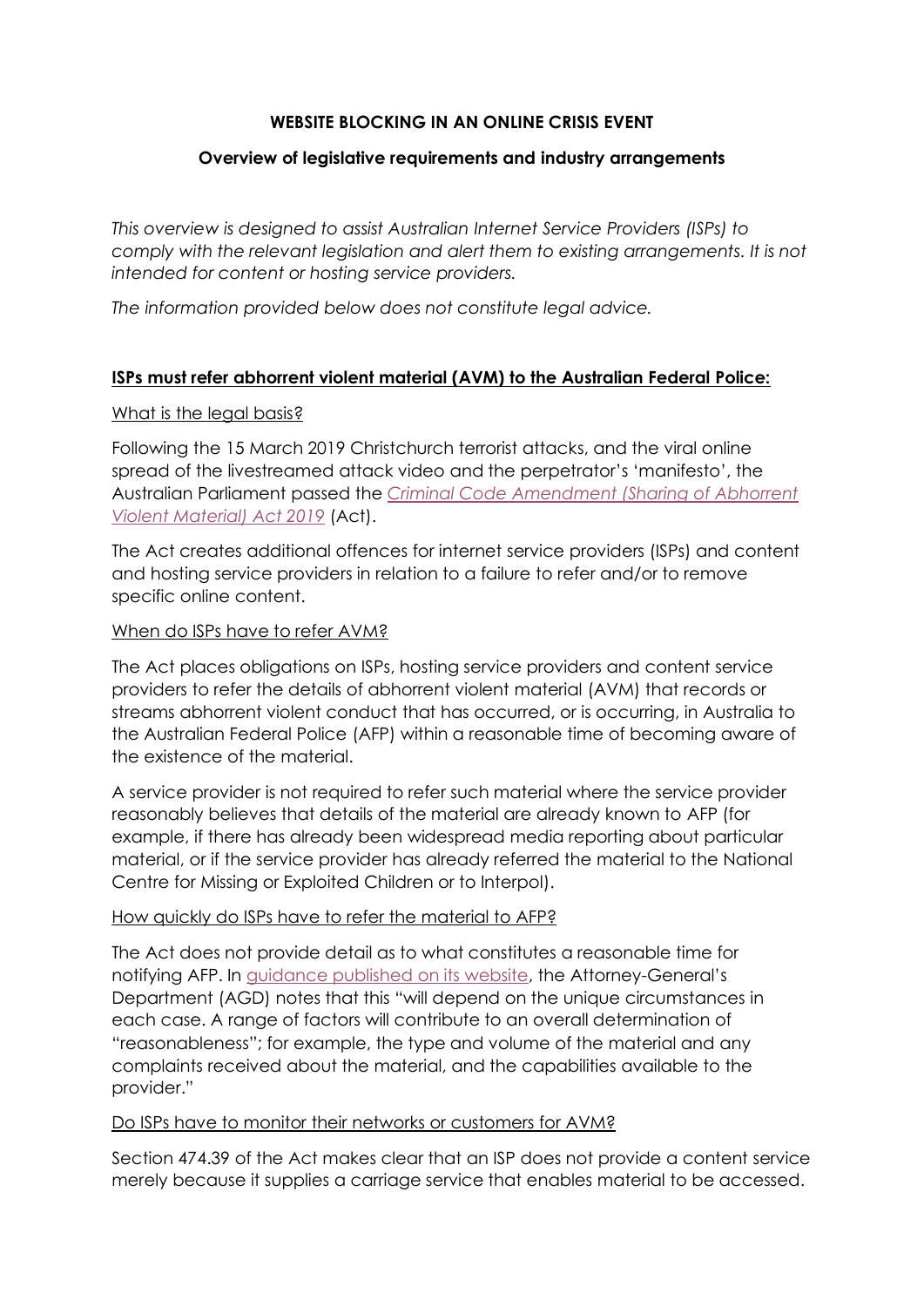The guidance published by AGD highlights that ISPs are not required to monitor traffic that passes over their networks or their customers' usage behaviours, but only requires ISPs to refer AVM when they become aware of such material being accessible through their service.

## How do ISPs notify AFP of AVM?

- Email details to: [abhorrent.material@lelink.net.au;](mailto:abhorrent.material@lelink.net.au) or
- Call the AFP Operations Coordination Centre Watch Floor Supervisor: +61 2 6126 7299.

# What is Abhorrent Violent Material (AVM)?

Abhorrent violent material is limited to very specific categories of the most egregious, violent audio, visual or audio-visual material produced by a perpetrator or their accomplice.

AVM must stream or record conduct where a person engages in a terrorist act (involving serious physical harm or death of another person), murders or attempts to murder another person, tortures another person, rapes another person or kidnaps another person (where the kidnapping involves violence or the threat of violence). This conduct is referred to as 'abhorrent violent conduct'.

The definition includes video, still images (and series of images) and audio recordings.

The definition does not include material recording animated, re-enacted or fictionalised conduct.

The offences created by the Act only apply to footage of abhorrent violent conduct recorded by the perpetrators or their associates. Footage captured by innocent bystanders or made by a person working in a professional capacity as a journalist is not captured by the offences.

There are other exceptions that allow abhorrent violent conduct to be legally accessible. Refer to Section 474.37 (Defences in respect of abhorrent violent material) of the Act for further details.

#### What happens to AVM that has been identified?

The Act also requires hosting service providers and content services providers to expeditiously remove from, or cease hosting on, their services AVM that is reasonably capable of being accessed within Australia.

The Australian eSafety Commissioner can issue a notice to formally advise a content service or hosting service provider that their platform can be used to access specified abhorrent violent material.